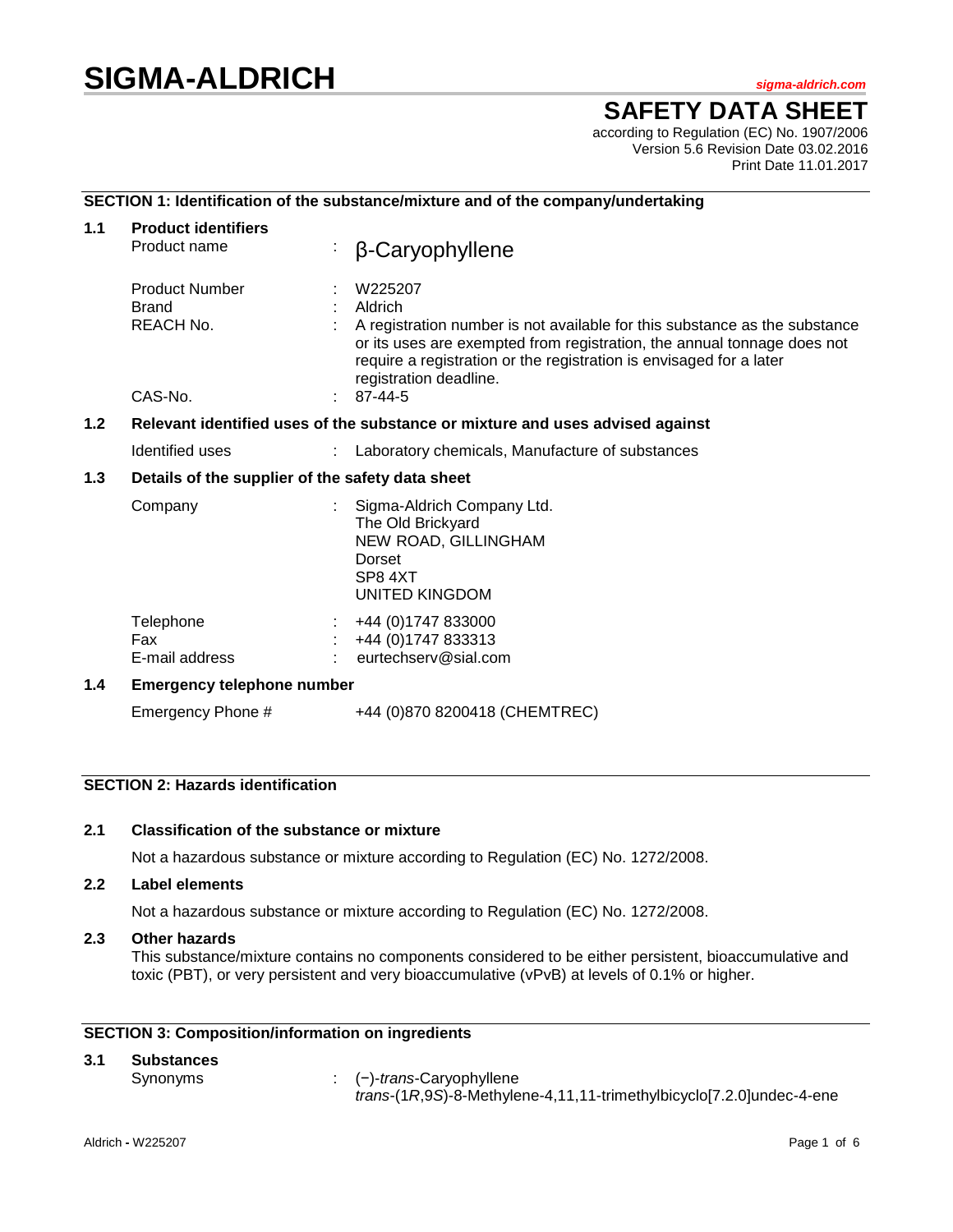| Formula          | : $C_{15}H_{24}$  |
|------------------|-------------------|
| Molecular weight | $: 204.36$ g/mol  |
| CAS-No.          | $87-44-5$         |
| EC-No.           | $: 201 - 746 - 1$ |

No components need to be disclosed according to the applicable regulations.

#### **SECTION 4: First aid measures**

#### **4.1 Description of first aid measures**

#### **If inhaled**

If breathed in, move person into fresh air. If not breathing, give artificial respiration.

#### **In case of skin contact**

Wash off with soap and plenty of water.

#### **In case of eye contact**

Flush eyes with water as a precaution.

#### **If swallowed**

Never give anything by mouth to an unconscious person. Rinse mouth with water.

#### **4.2 Most important symptoms and effects, both acute and delayed**

The most important known symptoms and effects are described in the labelling (see section 2.2) and/or in section 11

**4.3 Indication of any immediate medical attention and special treatment needed** No data available

## **SECTION 5: Firefighting measures**

#### **5.1 Extinguishing media**

#### **Suitable extinguishing media** Use water spray, alcohol-resistant foam, dry chemical or carbon dioxide.

- **5.2 Special hazards arising from the substance or mixture** Carbon oxides
- **5.3 Advice for firefighters** Wear self-contained breathing apparatus for firefighting if necessary.
- **5.4 Further information** No data available

## **SECTION 6: Accidental release measures**

- **6.1 Personal precautions, protective equipment and emergency procedures** Avoid breathing vapours, mist or gas. For personal protection see section 8.
- **6.2 Environmental precautions** No special environmental precautions required.
- **6.3 Methods and materials for containment and cleaning up** Keep in suitable, closed containers for disposal.
- **6.4 Reference to other sections** For disposal see section 13.

#### **SECTION 7: Handling and storage**

**7.1 Precautions for safe handling** For precautions see section 2.2.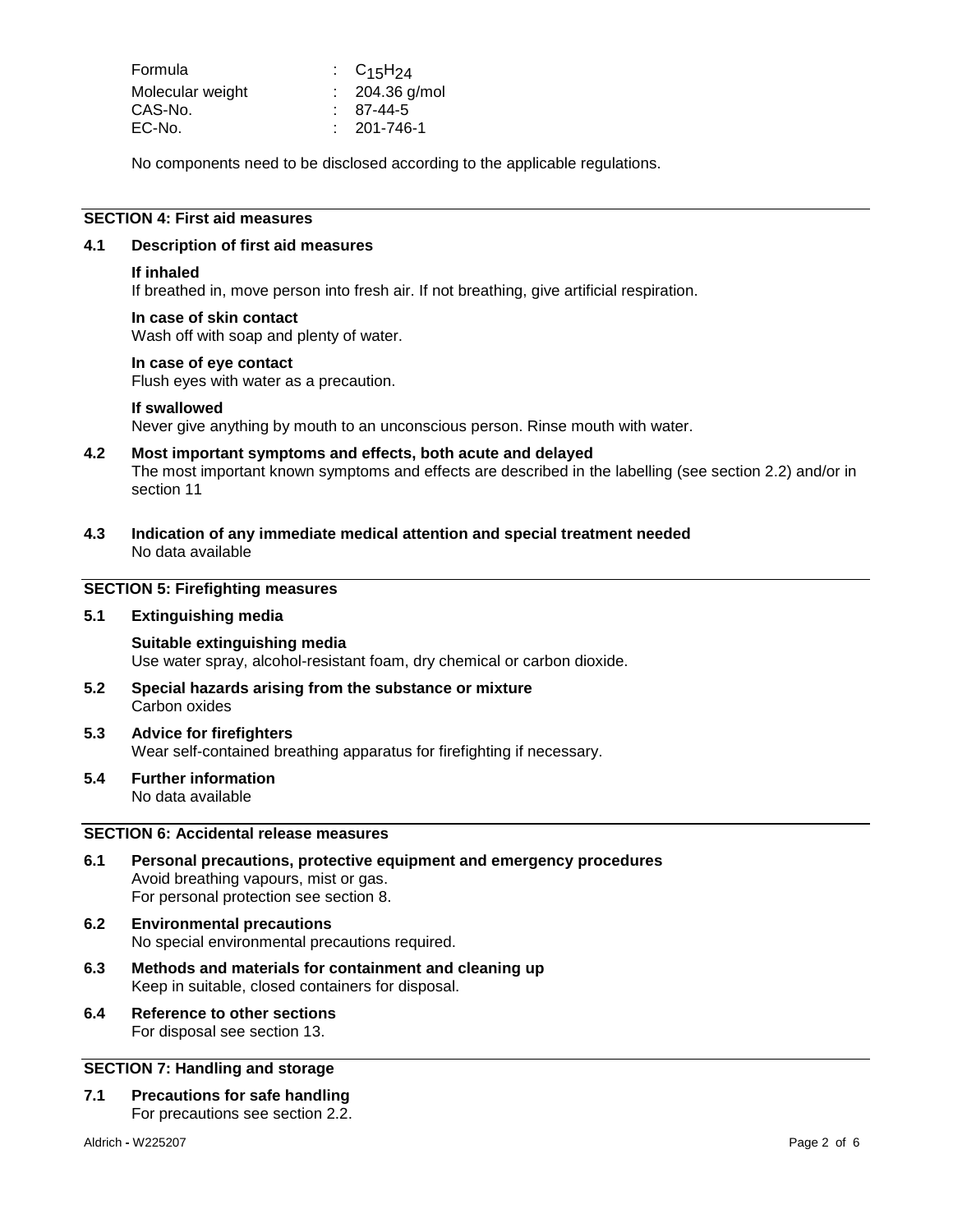#### **7.2 Conditions for safe storage, including any incompatibilities**

Store in cool place. Keep container tightly closed in a dry and well-ventilated place. Storage class (TRGS 510): Combustible liquids

#### **7.3 Specific end use(s)**

Apart from the uses mentioned in section 1.2 no other specific uses are stipulated

#### **SECTION 8: Exposure controls/personal protection**

#### **8.1 Control parameters**

**Components with workplace control parameters** Contains no substances with occupational exposure limit values.

## **8.2 Exposure controls**

#### **Appropriate engineering controls**

General industrial hygiene practice.

#### **Personal protective equipment**

#### **Eye/face protection**

Use equipment for eye protection tested and approved under appropriate government standards such as NIOSH (US) or EN 166(EU).

#### **Skin protection**

Handle with gloves. Gloves must be inspected prior to use. Use proper glove removal technique (without touching glove's outer surface) to avoid skin contact with this product. Dispose of contaminated gloves after use in accordance with applicable laws and good laboratory practices. Wash and dry hands.

The selected protective gloves have to satisfy the specifications of EU Directive 89/686/EEC and the standard EN 374 derived from it.

Full contact Material: Nitrile rubber Minimum layer thickness: 0.4 mm Break through time: 480 min Material tested:Camatril® (KCL 730 / Aldrich Z677442, Size M)

Splash contact Material: Nitrile rubber Minimum layer thickness: 0.2 mm Break through time: 30 min Material tested:Dermatril® P (KCL 743 / Aldrich Z677388, Size M)

data source: KCL GmbH, D-36124 Eichenzell, phone +49 (0)6659 87300, e-mail sales@kcl.de, test method: EN374

If used in solution, or mixed with other substances, and under conditions which differ from EN 374, contact the supplier of the CE approved gloves. This recommendation is advisory only and must be evaluated by an industrial hygienist and safety officer familiar with the specific situation of anticipated use by our customers. It should not be construed as offering an approval for any specific use scenario.

Handle with gloves. Gloves must be inspected prior to use. Use proper glove removal technique (without touching glove's outer surface) to avoid skin contact with this product. Dispose of contaminated gloves after use in accordance with applicable laws and good laboratory practices. Wash and dry hands.

The selected protective gloves have to satisfy the specifications of EU Directive 89/686/EEC and the standard EN 374 derived from it.

#### **Body Protection**

Impervious clothing, The type of protective equipment must be selected according to the concentration and amount of the dangerous substance at the specific workplace.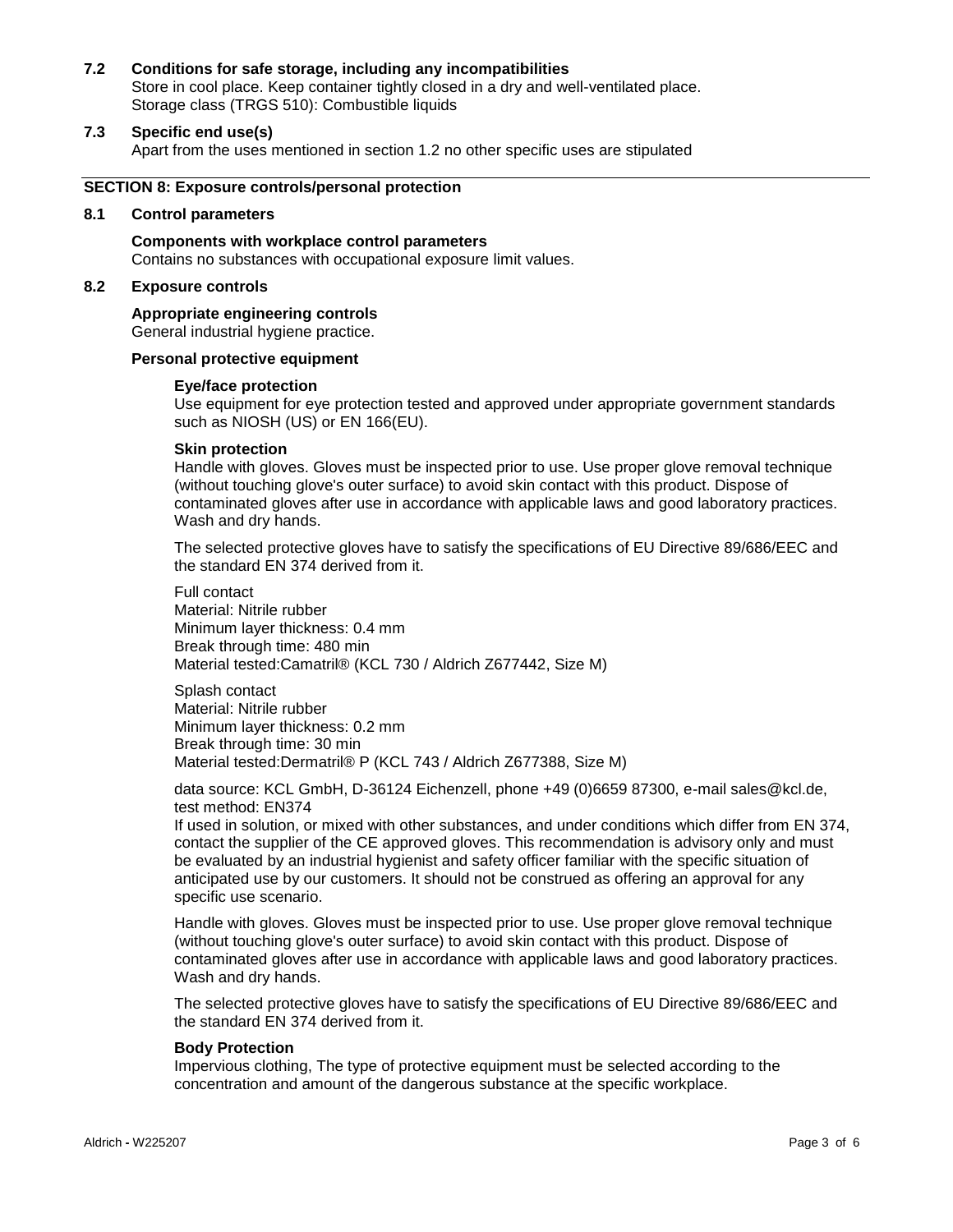## **Respiratory protection**

Respiratory protection not required. For nuisance exposures use type OV/AG (US) or type ABEK (EU EN 14387) respirator cartridges. Use respirators and components tested and approved under appropriate government standards such as NIOSH (US) or CEN (EU).

## **Control of environmental exposure**

No special environmental precautions required.

## **SECTION 9: Physical and chemical properties**

## **9.1 Information on basic physical and chemical properties**

|     | a) | Appearance                                         | Form: liquid, clear<br>Colour: colourless              |
|-----|----|----------------------------------------------------|--------------------------------------------------------|
|     | b) | Odour                                              | No data available                                      |
|     | c) | <b>Odour Threshold</b>                             | No data available                                      |
|     | d) | pH                                                 | No data available                                      |
|     | e) | Melting point/freezing<br>point                    | No data available                                      |
|     | f) | Initial boiling point and<br>boiling range         | 129 - 130 °C at 18.67 hPa<br>262 - 264 °C at 1,013 hPa |
|     | g) | Flash point                                        | 96.00 °C - closed cup                                  |
|     | h) | Evaporation rate                                   | No data available                                      |
|     | i) | Flammability (solid, gas)                          | No data available                                      |
|     | j) | Upper/lower<br>flammability or<br>explosive limits | No data available                                      |
|     | k) | Vapour pressure                                    | No data available                                      |
|     | I) | Vapour density                                     | No data available                                      |
|     | m) | Relative density                                   | No data available                                      |
|     | n) | Water solubility                                   | No data available                                      |
|     | O) | Partition coefficient: n-<br>octanol/water         | No data available                                      |
|     | p) | Auto-ignition<br>temperature                       | No data available                                      |
|     | q) | Decomposition<br>temperature                       | No data available                                      |
|     | r) | Viscosity                                          | No data available                                      |
|     | s) | <b>Explosive properties</b>                        | No data available                                      |
|     | t) | Oxidizing properties                               | No data available                                      |
| 9.2 |    | Other safety information<br>No data available      |                                                        |

#### **SECTION 10: Stability and reactivity**

**10.1 Reactivity** No data available

## **10.2 Chemical stability** Stable under recommended storage conditions.

**10.3 Possibility of hazardous reactions** No data available

Aldrich **-** W225207 Page 4 of 6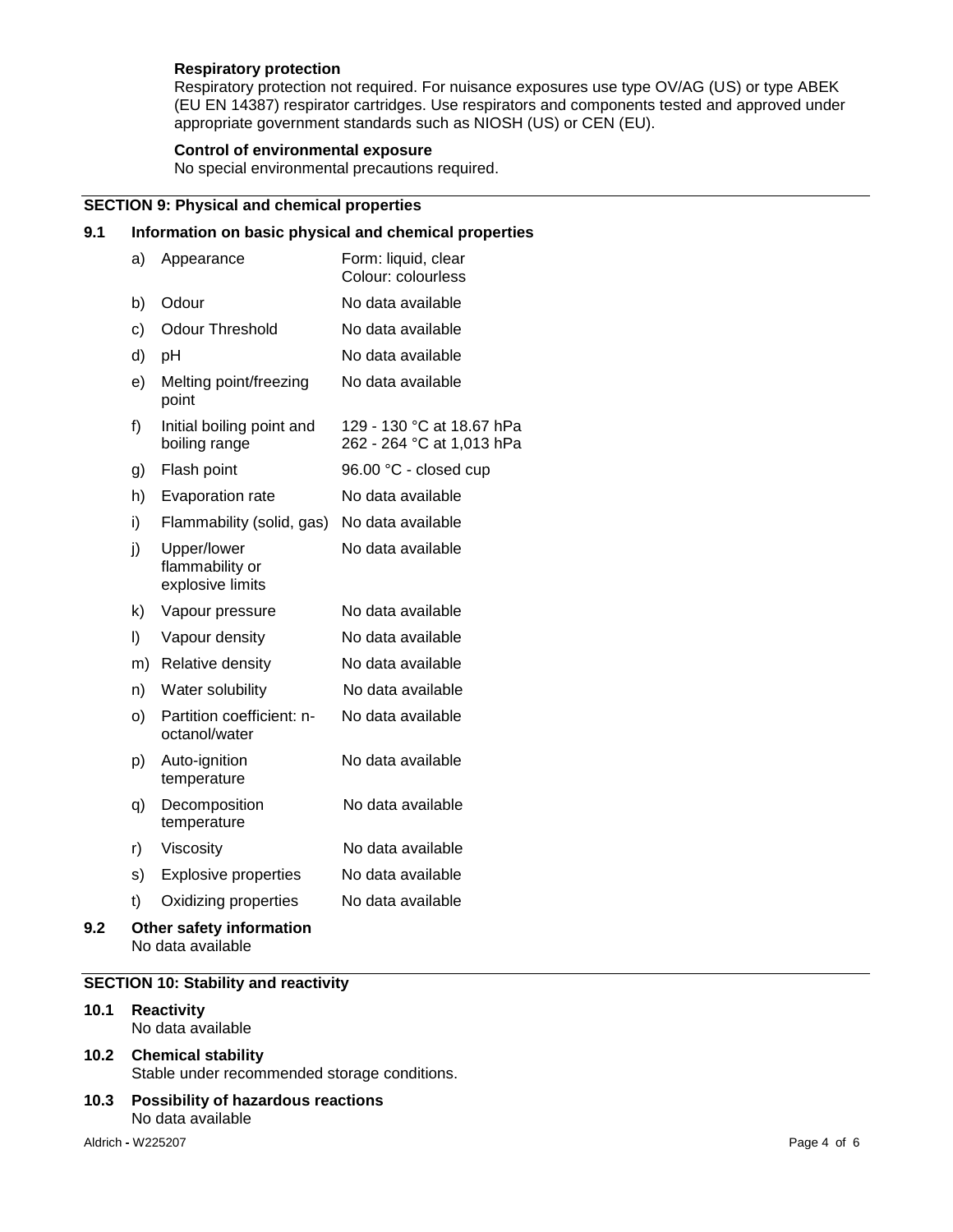- **10.4 Conditions to avoid** No data available
- **10.5 Incompatible materials** Strong oxidizing agents
- **10.6 Hazardous decomposition products** Other decomposition products - No data available In the event of fire: see section 5

## **SECTION 11: Toxicological information**

#### **11.1 Information on toxicological effects**

**Acute toxicity** No data available

**Skin corrosion/irritation** No data available

**Serious eye damage/eye irritation** No data available

**Respiratory or skin sensitisation** No data available

**Germ cell mutagenicity**

No data available

#### **Carcinogenicity**

IARC: No component of this product present at levels greater than or equal to 0.1% is identified as probable, possible or confirmed human carcinogen by IARC.

#### **Reproductive toxicity**

No data available

**Specific target organ toxicity - single exposure** No data available

**Specific target organ toxicity - repeated exposure** No data available

**Aspiration hazard** No data available

#### **Additional Information**

RTECS: DT8400000

To the best of our knowledge, the chemical, physical, and toxicological properties have not been thoroughly investigated.

#### **SECTION 12: Ecological information**

- **12.1 Toxicity** No data available
- **12.2 Persistence and degradability** No data available
- **12.3 Bioaccumulative potential** No data available
- **12.4 Mobility in soil** No data available

#### **12.5 Results of PBT and vPvB assessment**

This substance/mixture contains no components considered to be either persistent, bioaccumulative and toxic (PBT), or very persistent and very bioaccumulative (vPvB) at levels of 0.1% or higher.